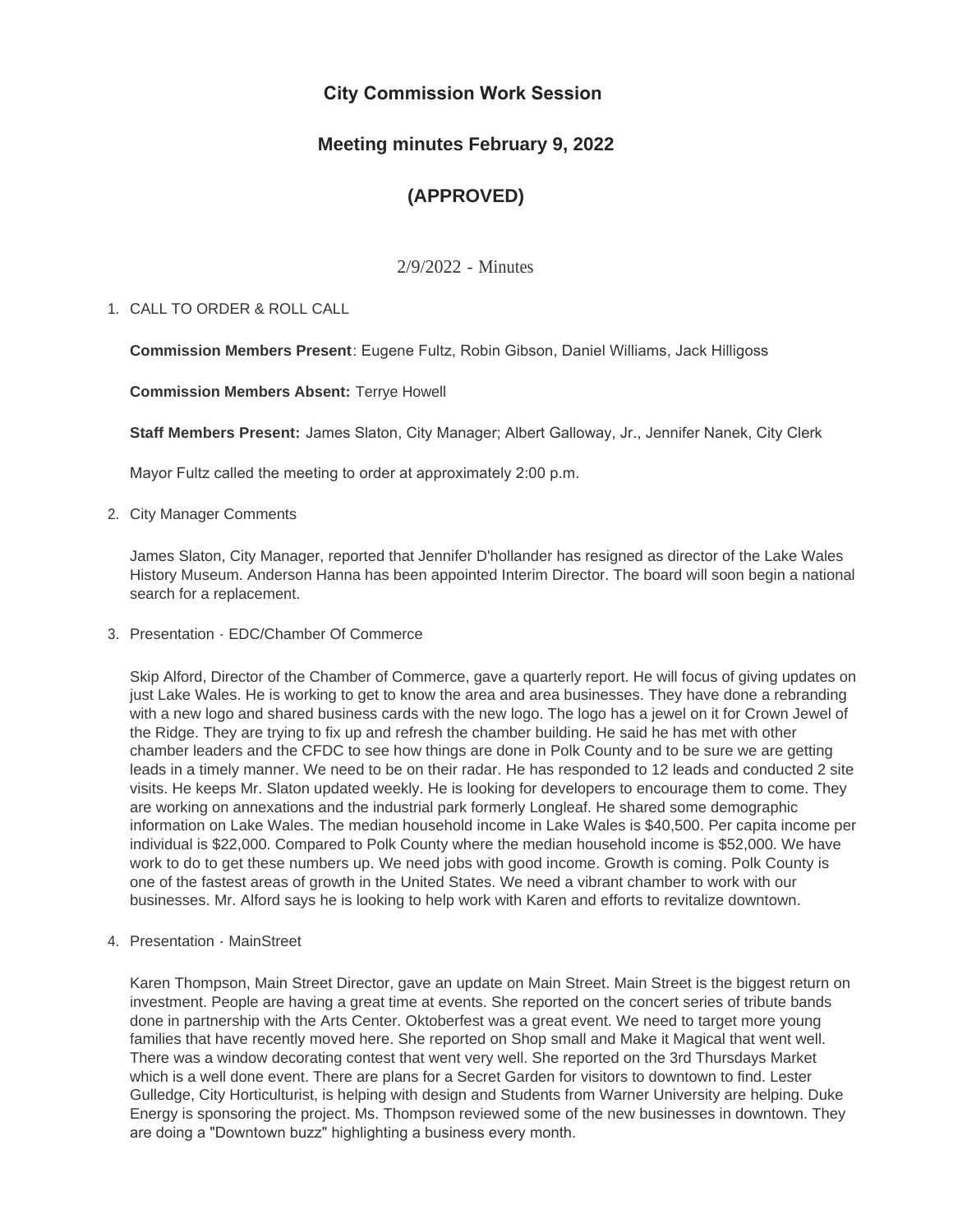Main Street won a Secretary of State award for best mural. Two more murals are coming to downtown. She shared plans to do a video on the restoration of one of the downtown buildings to encourage similar projects elsewhere. They are working on doing a new historic survey of downtown buildings and a set of design guidelines. They want to create an illustrative plan almost a wish list of what we can work towards. Ms. Thompson said there are concerns about parking. She is using a "Closer than you think" campaign. You walk less than at Wal-mart. There is a wine Downtown this weekend.

There have been more than \$1million in sales of property downtown. There is an annual meeting forthcoming. Ed McMahon will be speaking. She invited everyone to come.

Mayor Fultz said the Wales Pointe restaurant and music are great.

5. Presentation - Citrus Connection

This was postponed.

6. Resolution 2022-02, Public Transportation Grant Agreement G2505

[Begin Agenda Memo]

**SYNOPSIS**: The City Commission will consider approving Resolution 2022-02, authorizing an agreement with the Florida Department of Transportation (FDOT) to provide funding for the design, bid and construction of an aviation fuel farm at the Lake Wales Municipal Airport.

#### **RECOMMENDATION**

1. Approve Resolution 2022-02, authorizing the execution of Public Transportation Grant Agreement G2505 by the Mayor with the Florida Department of Transportation (FDOT) in the amount of \$803,250.00.

**BACKGROUND** The existing fuel tanks have far exceeded their useful life (over 20 years old) and the 2021 inspection of the fuel tanks concluded that the tanks would not pass a future inspection without significant upgrades. Resolution 2022-02 will provide funding of \$803,250.00 for the design, bid and construction of a new aviation fuel farm at the Lake Wales Municipal Airport.

**OTHER OPTIONS** This project is fully funded by the Florida Department of Transportation.

**FISCAL IMPACT** The current FY 2021/22 Airport capital improvement budget has funding of \$800,000.00 for this project.

[End Agenda Memo]

James Slaton, City Manager, reviewed this item.

Mayor Fultz said they see the potential in the airport.

7. ORDINANCE 2022-06 LDR Updates Chapter 23 Land Development Regulations - 1st Reading And Public **Hearing** 

[Begin Agenda Memo]

**SYNOPSIS**: Staff proposes amendments to the following sections of the Land Development Regulations (LDRs) (Chapter 23, Lake Wales Code of Ordinances):

- Sec. 23-303 Streets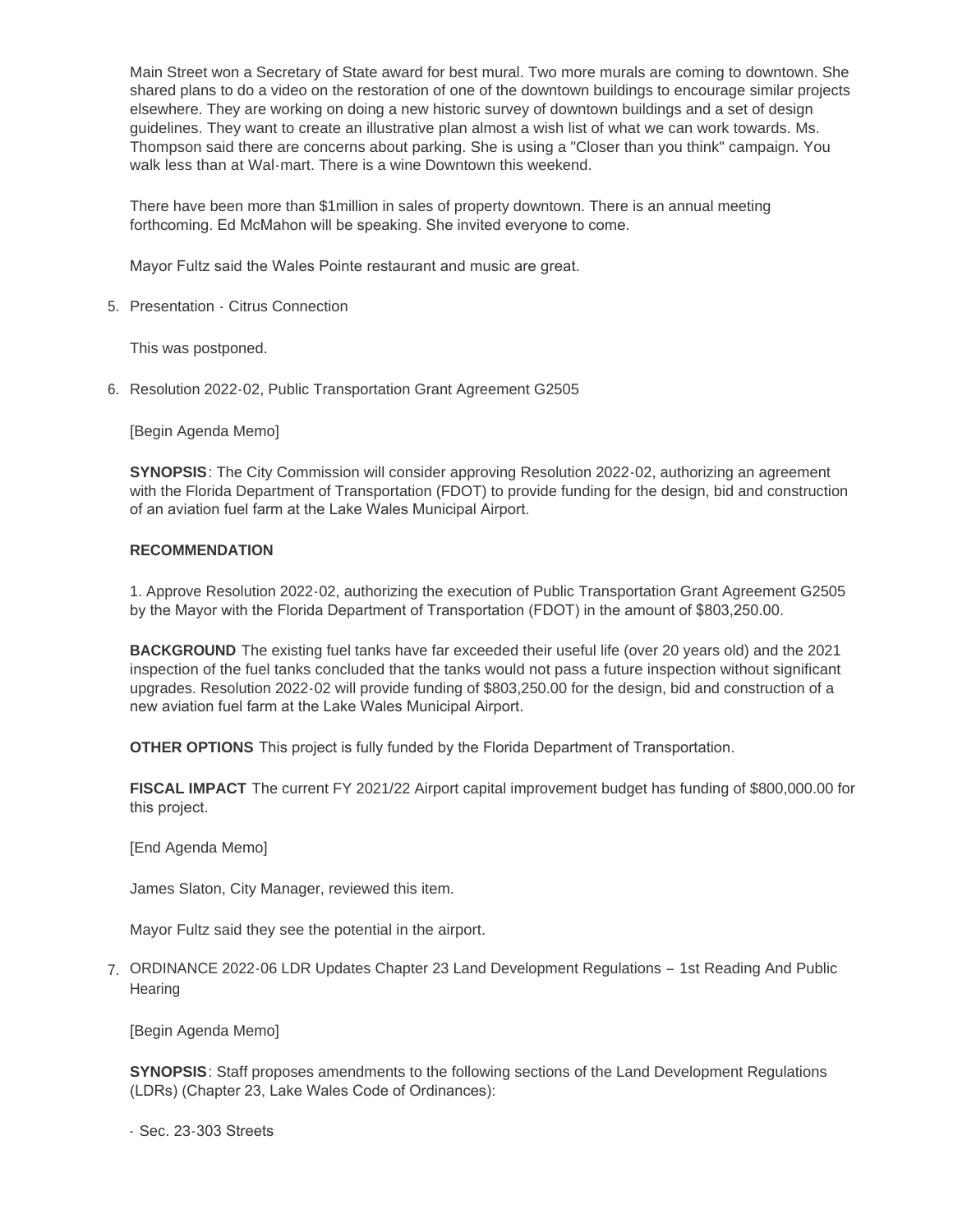- Sec. 23-307 Landscaping - Table 23-421 Permitted Uses - Table 23-422B Dimensional and Area **Standards** 

- Sec. 23-443 Residential PDPs
- Sec. 23-767 Exemptions

**RECOMMENDATION** At a regular meeting on January 25, 2022, the Planning and Zoning Board made a recommendation of approval to City Commission for the proposed changes to the Land Development Regulations. Staff recommends approval at first reading, following a public hearing.

**BACKGROUND** Areas of the Land Development Regulations (LDRs) (Chapter 23, Lake Wales Code of Ordinances) have been identified as needing amendments.

Sec. 23-303 Streets Background and justification: Traffic Impact Studies are required for all new development. The intent of this appendix to the code, according to the language prepared by the City's consulting transportation planning firm, is: to define the requirements, procedures and methodology for the preparation and submission of a traffic impact study (TIS) in the City of Lake Wales and to provide equitable, consistent and systematic means of determining the future impact of proposed developments while maintaining the adopted service levels on all roadways.

# *Appendix: Traffic Impact Study Guidelines and Requirements*

**Purpose & Intent** The purpose of the traffic impact study is to identify the potential impacts of new development on the City of Lake Wales transportation network and to provide information which will allow a concurrency determination to be made on each impacted segment. The traffic impact study will identify development traffic volumes on each impacted segment and intersection within a defined area, identify those roadway segments and intersections on which the adopted Level of Service cannot be maintained, include link and intersection analysis, and recommend potential solutions and/or mitigation for those segments and intersections on which the adopted Level of Service is not being met and the associated improvements necessary to regain concurrency.

The intent of this document is to define the requirements, procedures and methodology for the preparation and submission of a traffic impact study (TIS) in the City of Lake Wales and to provide an equitable, consistent and systematic means of determining the future impact of proposed developments while maintaining the adopted service levels on all roadways. Nothing contained in this document shall waive any requirement contained elsewhere in the Lake Wales Land Development Code.

**Applicability** The requirements, procedures and methodology for a traffic impact study contained in this section shall apply to all development approvals in incorporated Lake Wales. In all cases, it will be the responsibility of the applicant to demonstrate to the Administrative Official and the Polk TPO that a proposed development will not unduly impact the road system.

### **Standard Requirements**

As identified in Table 1: Traffic Study Requirements, there are three (3) levels of traffic studies that could be required. The study requirements and depth of analysis are defined for the three (3) study "tiers" in Table 1 and the subsequent sections.

**Table 1: Traffic Study Requirements** 

Tier 1 – Traffic Review Tier 2 – "Minor Traffic Study" Tier 3 – "Major Traffic Study"

Maximum AM or PM Peak Hour Two Way Net New Trips ≤ 50 51 to 99 > 99 See Section 1 for additional details.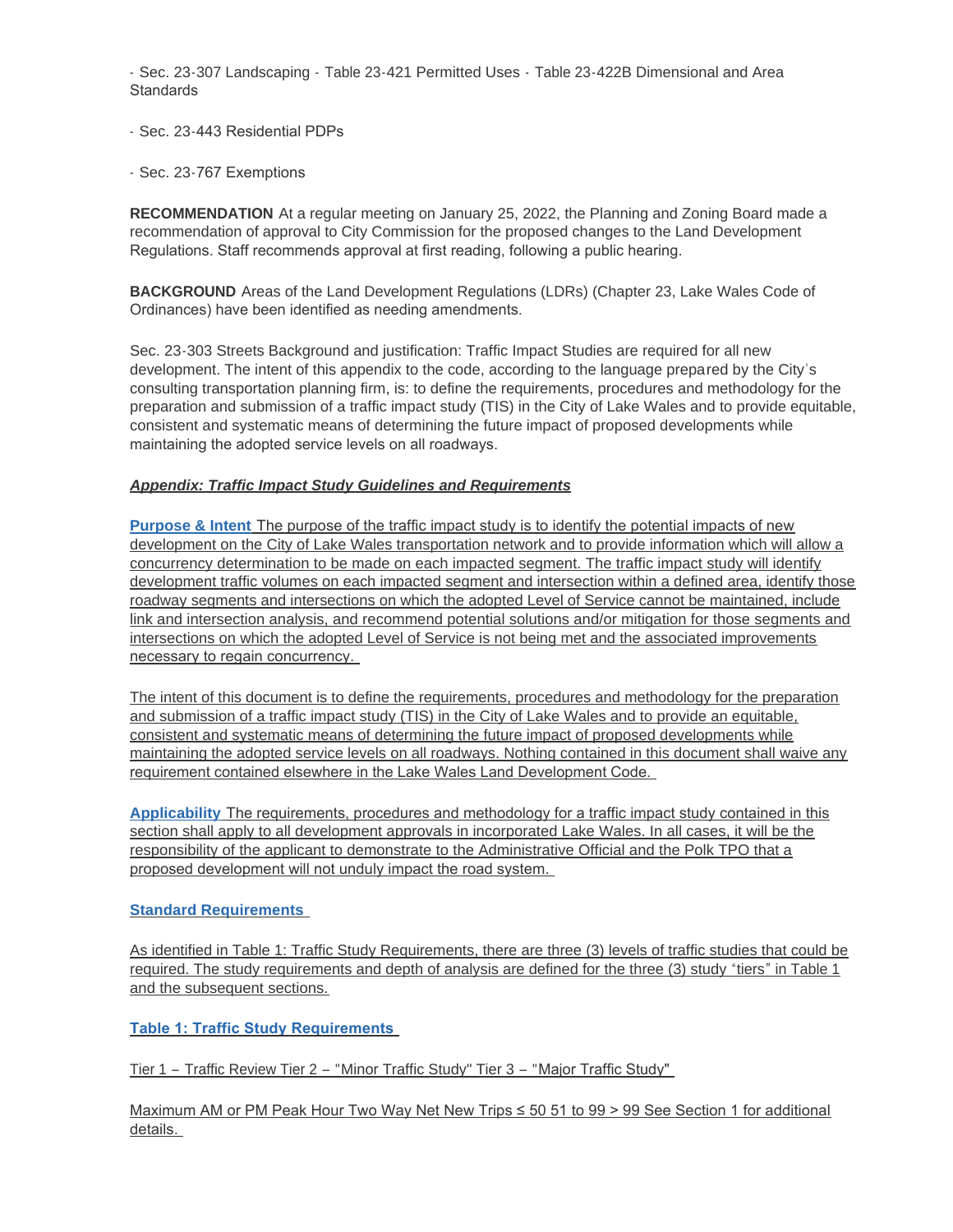## Methodology

### Methodology Letter/ Statement Not Required Required. See Section 2 for requirements.

Methodology Meeting Not Required Not Required Required. A methodology letter shall be provided prior to the meeting for City review.

Study Area

Study Segments

If the development accesses directly onto a segment identified on the Concurrency Determination Network, this segment shall be evaluated. If the directly accessed segment on the Concurrency Determination Network does not meet the adopted standard, backlogged, constrained or otherwise, the City may require study of additional segments and intersections. If the development does not directly access a segment on the Concurrency Determination Network, no segment evaluation will be required.

Directly accessed segments on the Concurrency Determination Network and all roadway segments where peak hour project generated trips are estimated to consume 5% or more of the peak hour directional service volume, based on service volumes documented in the latest version of the Polk County TPO Roadway Network Database.

**Table 1: Traffic Study Requirements** Tier 1 – Traffic Review Tier 2 – "Minor Traffic Study" Tier 3 – "Major Traffic Study"

Study Intersections Driveway Access Points Driveway access points and all signalized intersections and major unsignalized intersections for which an approach leg is a study segment.

Technical/Evaluation Requirements

**Data Collection** Intersection turning movement and roadway segment volume traffic data used in analysis shall be less than 12 months old (from the date that the methodology receives approval from the City) and shall be collected during periods of normal traffic conditions. Traffic volumes shall be adjusted to peak season using appropriate correction factors.

**Background Traffic** Background traffic shall be based on historical growth rates, calculated from historic average annual daily traffic (AADT) data at nearby FDOT count stations, or other historic AADT data, if available. Include any vested trips documented within the buildout year, if directed by City or designee. In some cases, for a Tier 3 Study, additional planned development traffic may need to be incorporated if the combined level exceeds the historic growth factor in the study area roadway segments.

**Committed Improvements** Projects identified for construction in the first three years of an adopted Work Program (WP), Transportation Improvement Program (TIP), or Capital Improvement Program (CIP), so long as the improvement is funded for construction consistent with the proposed buildout year.

**Trip Generation** The latest edition of the ITE Trip Generation Manual shall be used for calculation of project trips. If authorized by the City or designee, trip generation data from other sources may be used in the analysis. The latest edition of the ITE Trip Generation Handbook shall be used to estimate pass-by trip reductions for non-residential developments. Internal capture estimates for mixed-use developments shall be based the methodology outlined in NCHRP 684.

Trip Distribution/ Assignment

Distribution and assignment may be based on existing traffic patterns.

Distribution and assignment shall be based on traffic modeling using the currently approved and calibrated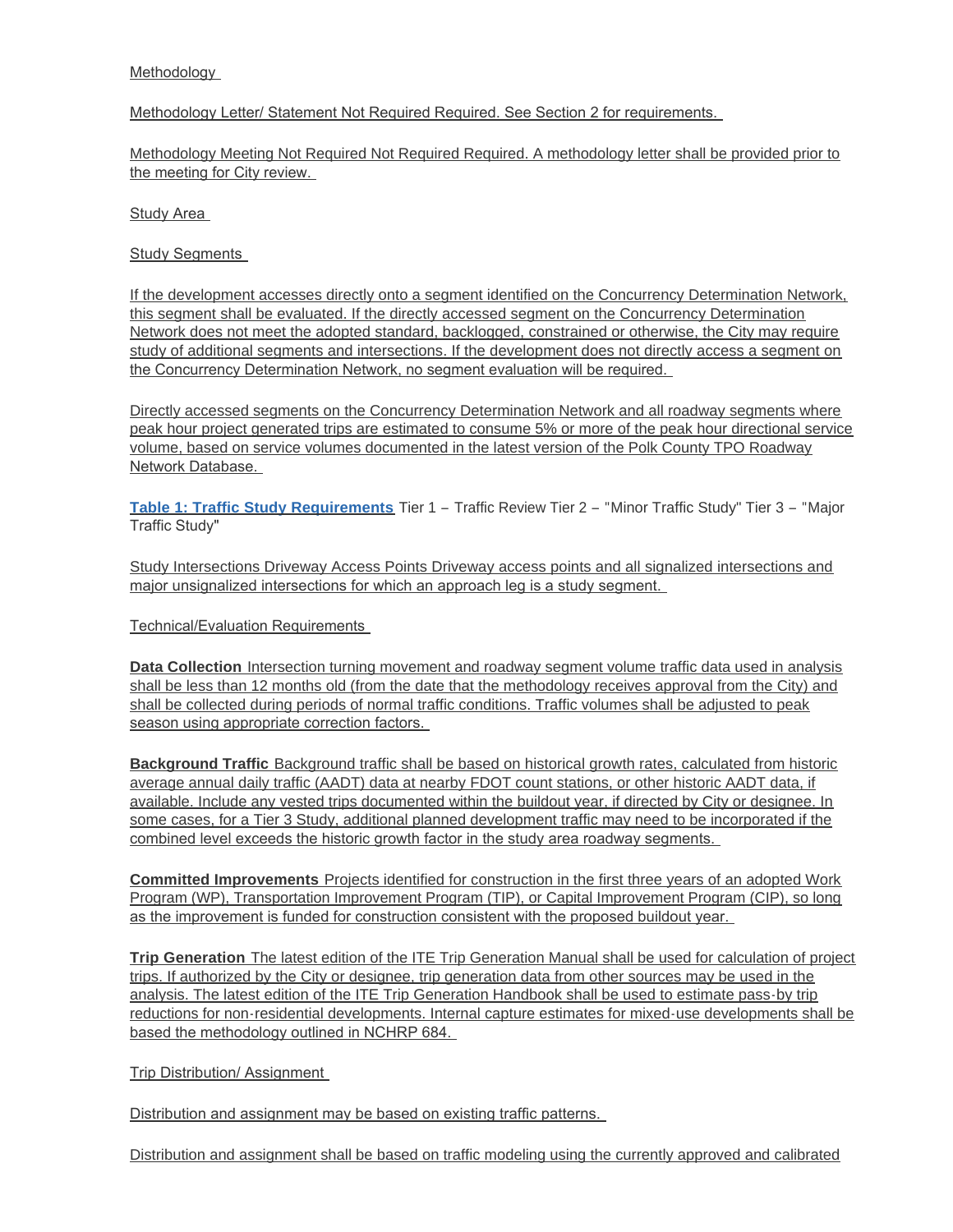# District One Regional Planning Model (D1RPM) unless an exemption is provided by the City or designee.

# **Table 1: Traffic Study Requirements**

Tier 1 – Traffic Review Tier 2 – "Minor Traffic Study" Tier 3 – "Major Traffic Study"

Analysis Scenarios Segment and intersection analysis will be required for the following scenarios: Existing Scenario, Future No Build, and Future Build. If mitigation is needed to achieve adopted standards in the Future No Build or Future Build scenarios, additional scenarios, including the mitigation improvements, will be required. For multi-phase developments, analysis of future No Build and Build scenarios will be required for each development phase. See Section 4 for additional details.

Segment Analysis Peak hour, directional Level of Service (LOS) analysis shall be conducted for study segments under AM and PM peak hour conditions. See Section 5 for additional details. In certain cases, if the proposed project does not include residential uses, the requirement for AM peak hour analysis may be waived by the City.

Intersection Analysis Peak hour LOS analysis shall be conducted for study intersections under AM and PM peak hour conditions. See Section 6 for additional details. In certain cases, if the proposed project does not include residential uses, the requirement for AM peak hour analysis may be waived by the City.

Turn Lane/Access Analysis The need for turn lanes at proposed driveway access points shall be determined using the methods of NCHRP 745 for left-turn lanes and NCHRP 279 for right-turn lanes. This analysis should be conducted for the worst-case peak hour to determine the need for turn lanes.

Traffic Study Requirements

Content Trip Generation (Daily, AM and PM Peak Hour), Segment Analysis, and Driveway Peak Hour Analysis, and Turn Lane/Access Analysis. If the directly accessed segment on the Concurrency Determination Network does not meet the adopted standard, backlogged, constrained or otherwise, the City may require study and documentation of additional segments and intersections. Traffic study requirements are outlined in Section 8.

# **Table 1: Traffic Study Requirements**

Tier 1 – Traffic Review Tier 2 – "Minor Traffic Study" Tier 3 – "Major Traffic Study" Signed/Sealed by a Florida PE Not Required Yes Yes

Review

FDOT Review Not Required unless right-of-way permit is needed Yes, if the project trips are >5% on a state roadway and more than 3% on SIS or if right-of-way permit needed

**Traffic Study Tiers/Net External Trip Thresholds** The requirement for traffic studies are based on the net external AM or PM peak hour trips for the project, whichever is greatest, as determined by Table 1. For multi-phase developments, the trip thresholds are based on project buildout, not by phase. In cases of redevelopment, net external trips shall be based upon the new or proposed land use as compared to the land use existing at the time of redevelopment. Credit for prior use must be utilized in connection with a redevelopment of the site within one (1) year following the demolition of the existing structure or termination of the existing use, whichever first occurs.

**Methodology Letter** A methodology letter is required for Tier 2 and Tier 3 traffic studies. An example methodology letter is included in the appendix to these guidelines. The applicant must submit the written methodology letter to the City and obtain written concurrence on the proposed methodology. Failure to do so may result in disapproval of the traffic impact study or a request for additional information and the requirement for a revised TIS. The methodology letter shall include the following information: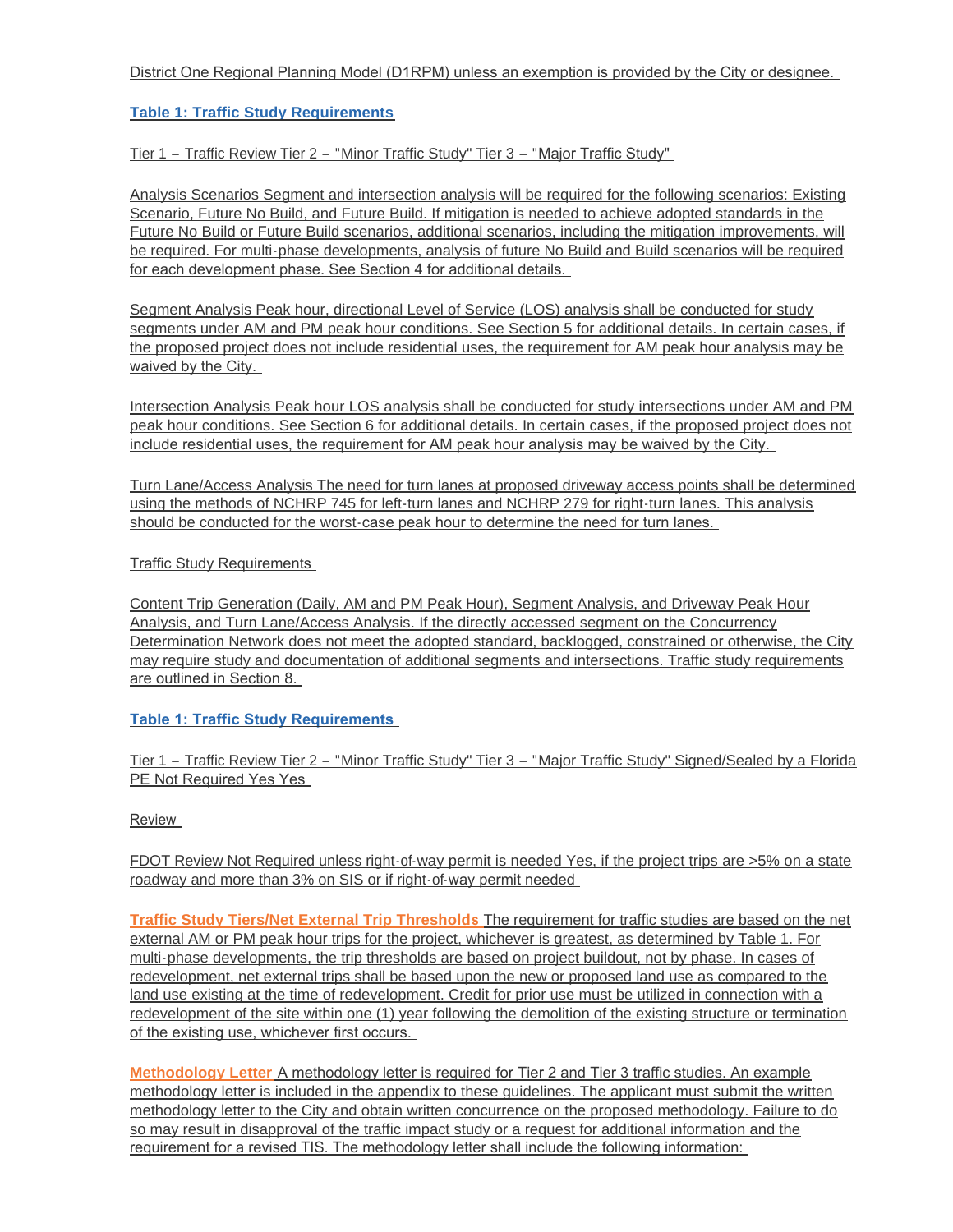-*Project description.* 

*- Anticipated buildout year for single phase developments and planned development phasing for multi-phase developments.* 

*- Tier of traffic study being proposed.* 

*- Site Location map.* 

*- Site plan of the proposed development that shows the proposed access locations.* 

*- Programmed improvements* 

*- Map of the area of influence/study area.* 

*- Table of proposed trip generation including pass-by trips and internal trip capture including land use description, ITE codes, trip rates or formulas and data used in the calculations from the latest edition of the ITE Trip Generation Manual and ITE Trip Generation Handbook. If authorized by the City or designee, trip generation data from other sources may be used in the analysis. If proposing an alternative source for trip generation data, attach study documentation, if already completed, or document the proposed methodology, consistent with guidance in the ITE Trip Generation Handbook, if an alternative trip generation rate is to be calculated based on observations of other sites.* 

- *Proposed trip distribution in influence/study area.* 

*- List of roadways that fall within the area of influence/study area.* 

*- Identify any critical issues related to the project such as unacceptable roadway conditions, access constraints, public easements, etc.* 

*- Proposed growth rate for calculation of background growth.* 

*- Date of any traffic counts used in the analysis. Note: traffic counts more than one (1) year old cannot be used in the study unless approved by the City.* 

*- Multi-modal Assessment: evaluation of transit, bicycle and pedestrian accommodations as outlined in Section 3.* 

**Multimodal Assessment** The multimodal assessment shall include an evaluation of existing and programmed bicycle, pedestrian, and transit mobility options. This assessment shall also discuss how the site plan encourages walking, bicycling and transit ridership through one or more of the following:

• Safe, adequately lighting and well-maintained pathways

• Bicycle parking facilities • Identifiable crosswalks

• Transit bus stops & transit stop amenities (i.e., bench, bus shelter, etc.)

• Removal of natural and/or built barriers that discourage walking

• Compliance with American's with Disabilities Act (ADA) requirements

• Buffering between vehicular areas and sidewalks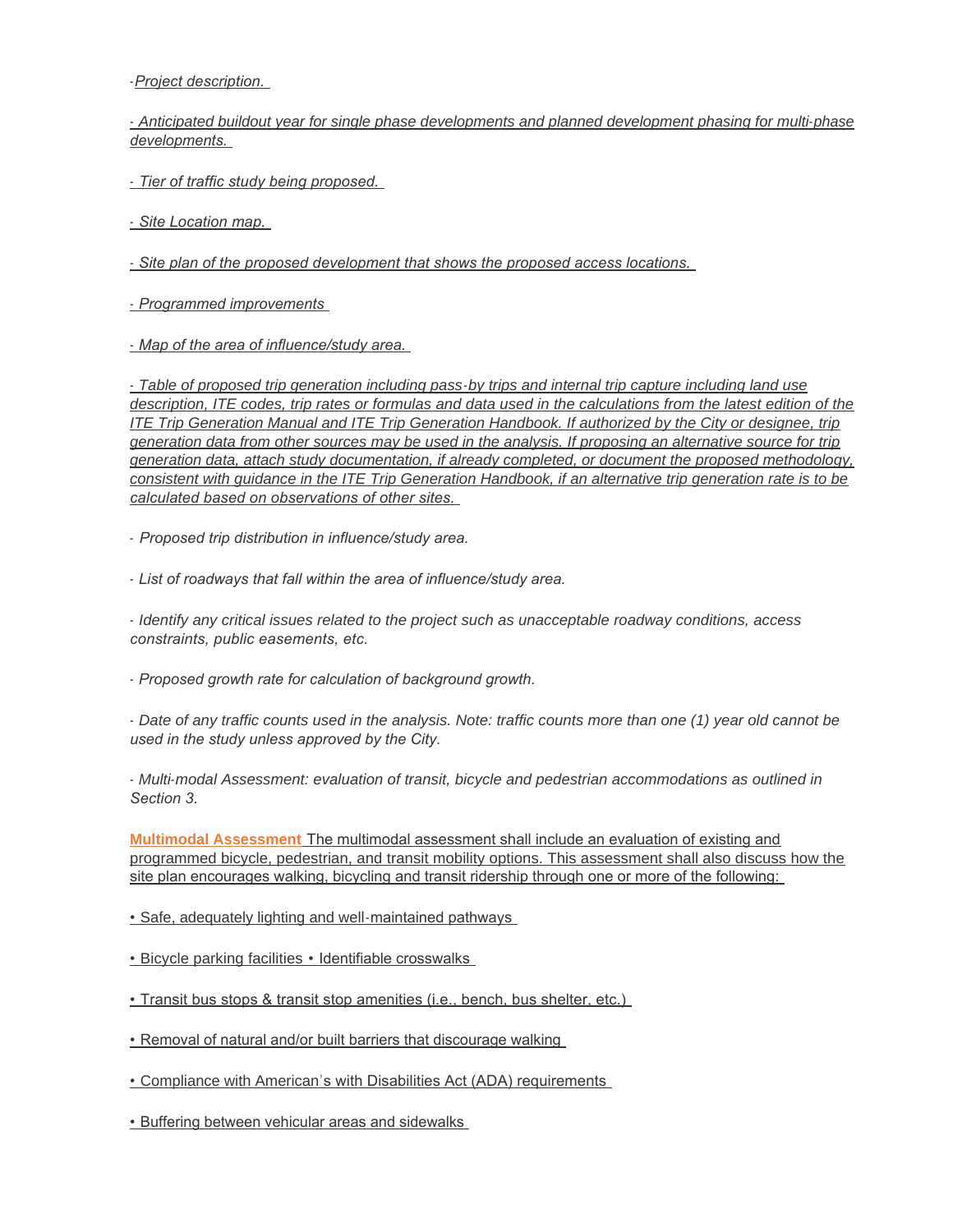• Linkage to existing or future walkway and/or bikeway network and transit route

# **Analysis Scenarios**

Segment and intersection analysis will be required for the following scenarios. For multiphase developments include analysis of future No Build and Build scenarios for development phase.

**Existing Scenario** AM (if required) and PM peak hour analysis of existing traffic on the existing transportation network.

**Future No Build Scenario** AM (if required) and PM peak hour analysis of existing traffic, plus background traffic (derived from growth rates, vested trips, or combination of both), placed on the existing network, plus all improvements funded for construction within the first three years of the state, county or local jurisdiction's adopted work program, capital improvement plan (CIP) and/or adopted transportation improvement plan (TIP).

**Future Build Scenario** AM (if required) and PM peak hour analysis of existing traffic, plus background traffic (derived from growth rates, vested trips, or combination of both), plus the project's traffic placed on the existing network, plus all improvements funded for construction within the first three years of an adopted work program, CIP and/or TIP, and proposed project driveways/access improvements.

**Future No Build Scenario with Mitigation (if necessary)** AM (if required) and PM peak hour analysis of the Future No Build Scenario with the inclusion of any other improvements that are required for mitigation. This analysis scenario will be required only if mitigation is required to obtain the adopted Level of Service as the result of the Future No Build Scenario analysis.

**Future Build Scenario with Mitigation** (if necessary) AM (if required) and PM peak hour analysis of the Future Build Scenario with the inclusion of any other improvements that are required for mitigation. This analysis scenario will be required only if mitigation is required to obtain the adopted Level of Service as the result of the Future Build Scenario analysis.

**Segment Analysis** AM (if required) and PM peak hour, directional Level of Service (LOS) analysis shall be conducted for study area segments based on currently accepted traffic engineering principles. Segment analysis should compare roadway volumes to the service volumes published in the latest edition of the Polk County TPO Roadway Network Database, if available, or the FDOT Generalized Service Volume Tables. Methods that incorporate and apply appropriate techniques from the latest edition of the Highway Capacity Manual (HCM) are also acceptable. These methods may include the use of the latest available versions of the Highway Capacity Software (HCS), Synchro, or LOSPLAN, as approved by the City.

**LOS Standards** The calculated LOS shall be compared to the adopted LOS standards used for concurrency determination and shall be consistent with the Transportation Element of the Lake Wales Comprehensive Plan.

**Roadway Volumes** Existing roadway volumes may be established from the latest edition of the Polk County TPO Roadway Network Database (if available), counts from the Florida Department of Transportation (if available), or collected segment volumes (which may be derived from collected peak hour turning movement counts used for the subject TIS).

**Roadway Service Volumes** Roadway service volumes will be provided in the Polk TPO Concurrency Network Database. In the event the information is not available, FDOT generalized level-of-service standards may be used upon confirmation by the City or designee. Roadway improvements programmed within the first three years of an adopted work program, TIP, or CIP may be utilized as long as the improvement is funded for construction consistent with the proposed buildout year for the development, but no more than three years from the date of the study.

**Intersection Analysis** AM (if required) and PM peak hour LOS analysis shall be conducted for all study intersections based on currently accepted traffic engineering principles. Methods that incorporate and apply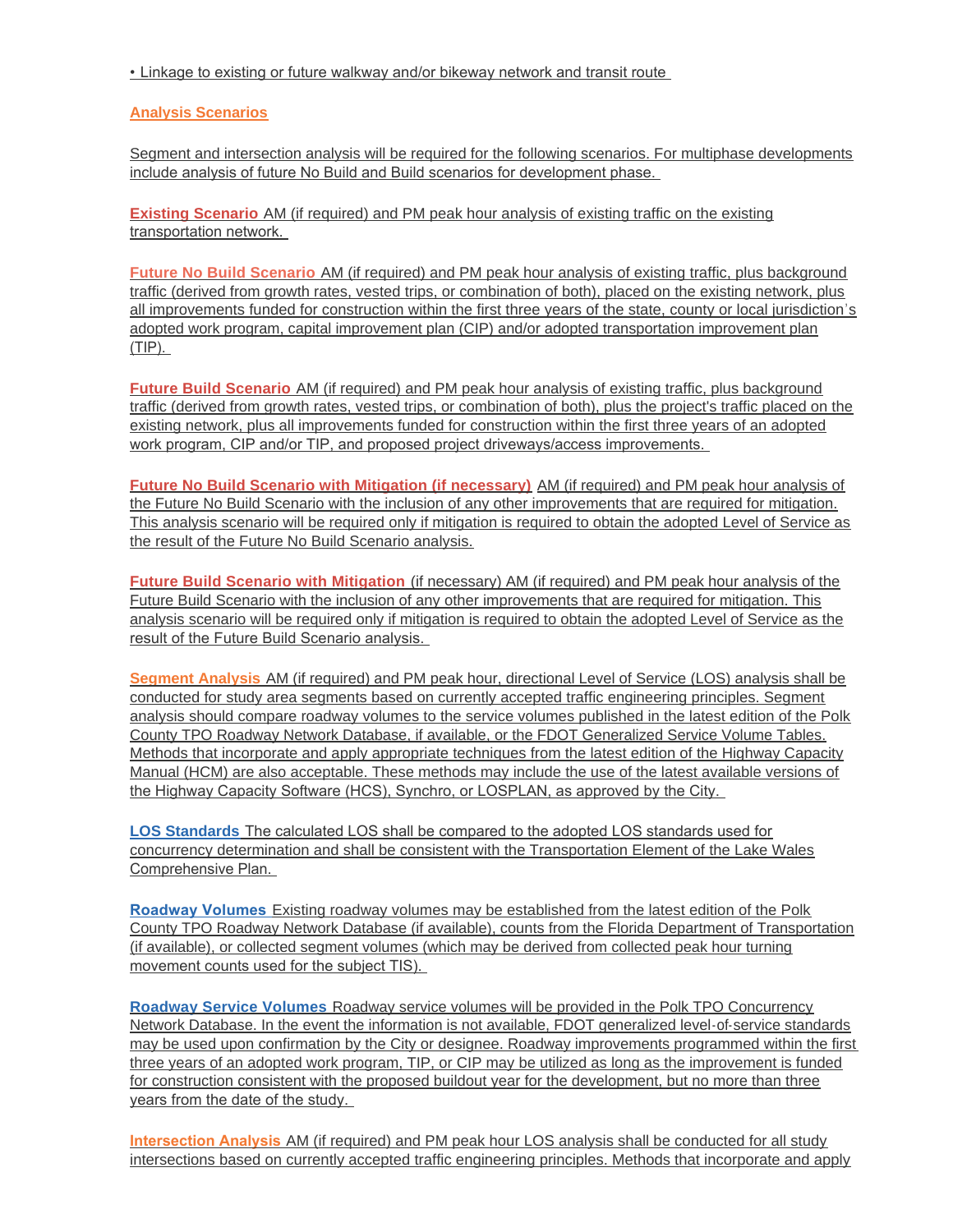appropriate techniques from the latest edition of the Highway Capacity Manual (HCM) are acceptable. These methods may include the use of the latest available versions of the Highway Capacity Software (HCS) or Synchro. Microsimulation software may also be used but is not required.

**LOS Standards** The existing LOS shall be compared to the adopted LOS standards used for concurrency determination and shall be consistent with the Transportation Element of the Lake Wales Comprehensive Plan. The LOS standards for an intersection analysis shall be the conservative adopted roadway LOS standard of the intersecting roadways.

**Signalization** If signalization is proposed as a mitigation measure, a signal warrant analysis (including FDOT signal warrant summary worksheets) and a Stage 1 Intersection Control Evaluation (ICE) shall be provided for the location(s) proposed for signalization.

**Turn Lane/Access Analysis** The need for turn lanes at proposed project access shall be determined using the methods of NCHRP 745 for left-turn lanes and NCHRP 279 for right-turn lanes. This analysis should be conducted for the worst-case peak hour to determine the need for turn lanes. Crash/Safety Analysis (if City wants to include) Traffic Study Requirements Tier 2 and 3 traffic studies shall include the following elements.

- Table of Contents, List of Figures, List of Tables

- Introduction: project description, site location, site plan, study area/area of influence map, planned and programmed improvements and committed developments.

- Existing Roadway & Intersection Conditions: existing roadway segment geometry, existing intersection geometry, existing traffic volumes and existing segment and intersection LOS results. If a segment or intersection with a history of high crash occurrence exists within a study area, at the discretion of the City an evaluation of potential mitigating measures can be required.

- Future Roadway & Intersection Conditions: future roadway segment geometry and future intersection geometry.

- Future Traffic Conditions: background traffic, trip generation, trip distribution and assignment and future traffic volumes.

- Transportation Assessment: segment analysis, intersection analysis, and turn lane/access analysis for future conditions.

- Multimodal Assessment: evaluation of transit, bicycle, and pedestrian accommodations.

- Crash/Safety Analysis (if required) ? Mitigation Strategies: recommended improvements and proportionate share calculations. ? Summary/Conclusions: brief discussion to highlight the reason for the traffic study tier classification, methodology followed, general results of the analysis and action requested (e.g., approval of mitigation strategy). ? Appendix: approved methodology, traffic count data, site plan, capacity analysis summary sheets for existing conditions and future conditions, trip distribution plot from the travel demand model, and all other pertinent data to support the traffic study. For a Tier 2 or 3 study, the electronic operational analysis files (Synchro, HCS, etc.) shall be submitted with the report.

**Sec. 23-307 Landscaping** *Background and justification*: During the review of recent Site Development Plans for residential projects, there has been a question of interpretation regarding street trees. Specifically, some developers are stating that they will have one of the required trees (per Sec. 307.2.a.3.) to serve as the required street tree. However, the staff's intent is that the required street tree be in addition to the tree density standards. To clarify this requirement, the proposed standards are suggested.

Sec. 307.2 Landscaping standards.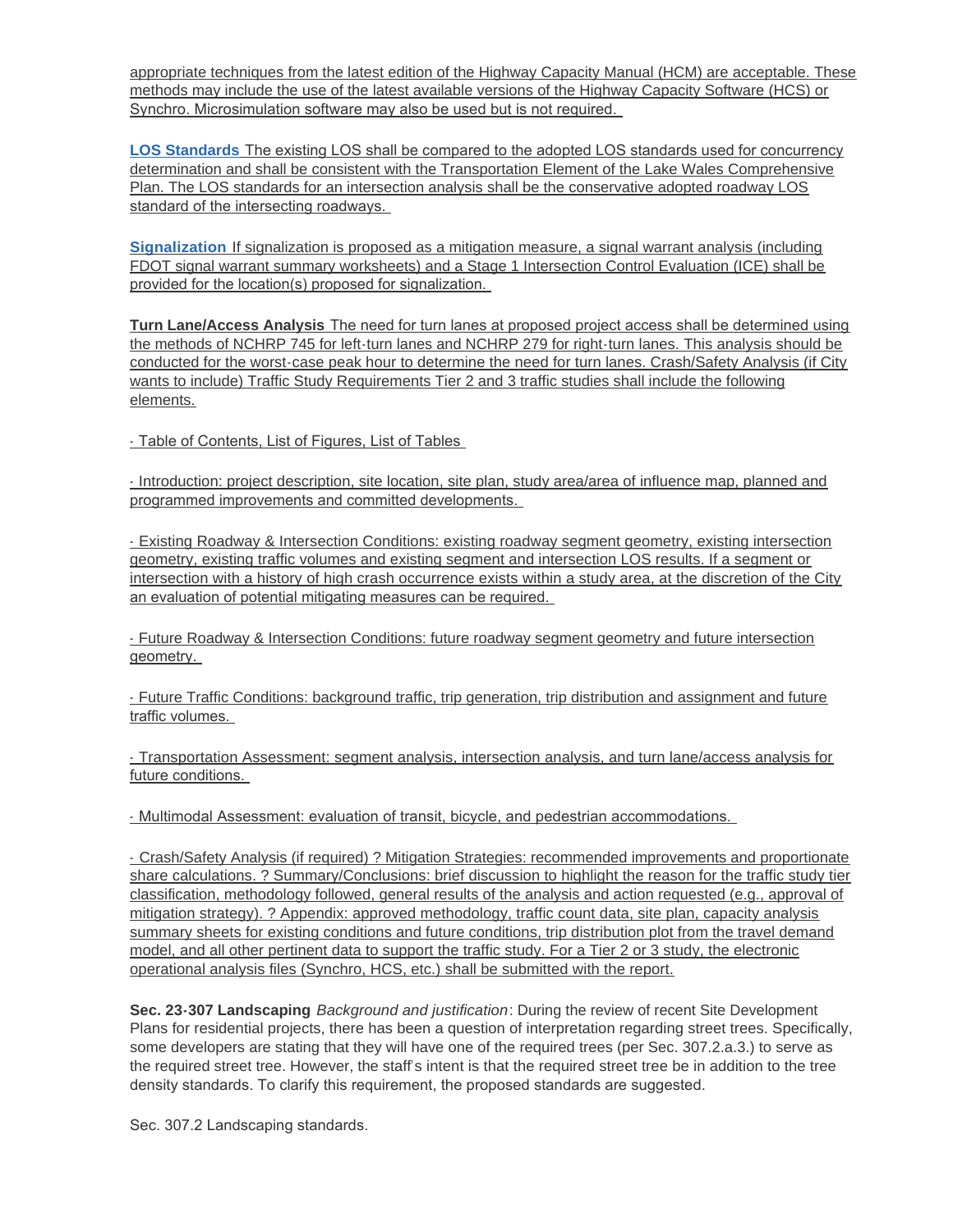### a *. Tree density.*

2*. Non-residential density requirement*. A minimum of two (2) three (3) trees shall be required for each onequarter (&1/4;) acre or ten thousand eight hundred ninety (10,890) square feet of land or fraction thereof in the non-residential development.

3. *Residential density requirements.* Lots less than 10,000 s/f: two, three two-inch caliper shade trees, minimum of eight feet at planting. At least one of the shade trees shall be a street tree. Corner lots shall have a minimum of one additional tree to ensure that each frontage has at least one street tree. Lots 10,000 s/f or greater: three, four two-inch caliper shade trees, minimum of eight feet at planting. At least one of the shade trees shall be a street tree. Corner lots shall have a minimum of one additional tree to ensure that each frontage has at least one street tree.

NOTE: Street Trees are required to have root barriers. Root barriers shall be approved by the Administrative Official prior to planting.

Definitions:

Root Barrier – Typically used for Street Trees, Root Barriers are structures and/or materials that redirect tree roots down and away from hardscapes, preventing costly root damage while preserving the health and functionality of trees.

Street Tree – A tree that is currently located or proposed for planting along streets or highways. Such tree can be located on private property or on publicly held land. Street trees are typically planted in a linear fashion and provide spatial enclosure as well as other technical and aesthetic benefits (Wildwood Mo.)

# **Table 23-421 Permitted Uses**

Background and justification:

1.) In order to reduce automobile dependency for short trips, a change to the Permitted Use Chart to allow all new residential developments to provide support non-residential uses within a portion of the development (mixed-use) through the PDP process is proposed. A note is added to ensure that such non-residential uses may be those only consistent with the C-4 Neighborhood Commercial zoning district.

2.) In order to open up the city's industrial zones to heavy manufacturing, it is proposed to change Manufacturing – Heavy, from S (special exception use permit), to P (permitted), in the I-1 zoning district.

3.) Within the LCI Limited-Commercial zoning district, a district designed to promote a mix of commercial and industrial uses, Staff proposes to allow small grocery or convenience stores, with or without gasoline sales, by right.

4.) Allow manufactured home communities through the PDP process only, in residential districts. This provision does not allow individual infill or subdivided lots to place a manufactured home.

TABLE 23-421 PERMITTED USES AND SPECIAL EXCEPTION USES IN STANDARD ZONING DISTRICTS

P - Permitted Use S - Special Exception Use PDP - Planned Development Project MDP - Master Development Plan R-1A R-1B R-1C R-1D R-2 R-3 P F PDMU C-1/ C-1A C-2 C-2R C-3 C-4 C-5 1 LCIBPI-1 I-2 CNR

**RESIDENTIAL** 

Dwelling: Single-family P P P P P P P MDP P P

Dwelling: Two-family P P P MDP P P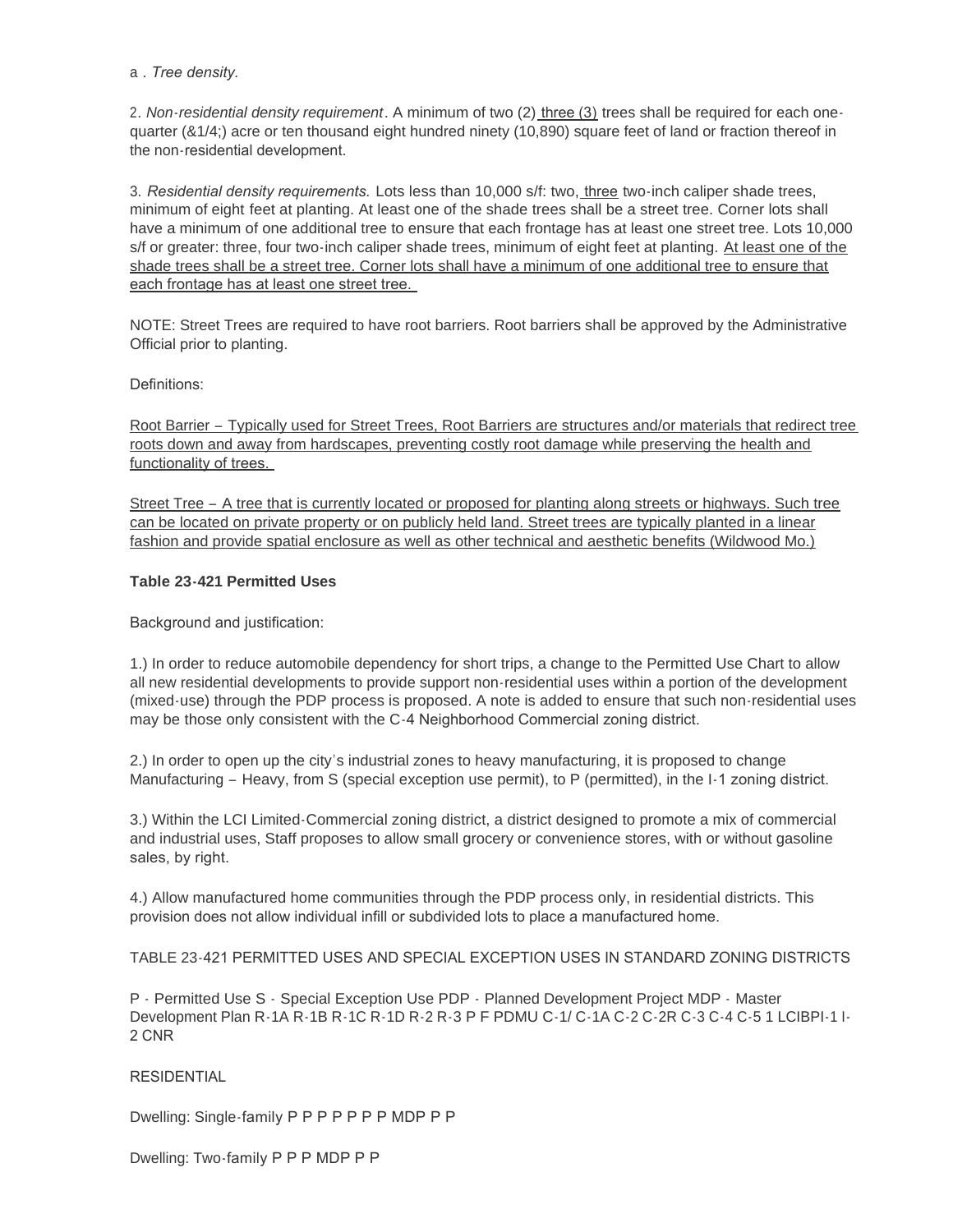Dwelling: Multi-family (up to 12 units on one parcel) P P MDP P P P P P

Dwelling: Multi-family (more than 12 units/parcel) PDP P D P MDP PDP PDPPDPPDP PDP

Dwelling unit for caretaker employed on premises S MDP S S S S S S S S S SSS

Dwelling, accessory to single-family house\* S S S S S S S MDP P S S S S S

Mixed-use - residential and nonresidential PDPPDP PDPPDP PDP PDP S MDP P P S PDP2 PDP

Manufactured Home Manufactured Home Community PDP PDP PDP PDP PDP PDP

#### AMUSEMENT ESTABLISHMENTS

Amusement establishment—Indoor MDP S S S P S S S

Amusement establishment— Outdoor MDP S S S S

Indoor shooting ranges MDP P P P PP

Movie theater— Indoor MDP P P P P P P AUTOMOTIVE USES\*

Auto and truck rental MDP S P S P S P P

Auto and truck repair MDP S S S S S S S S

Auto, truck, or motor cycle dealer MDP S S S P S P P P

Auto parking establishments (principal use) S P P S P S P P PP

Auto service station MDP S S S P S S

Car wash MDP S S P S S S S

Recreational vehicle, mobile home, or boat dealers MDP S S P S P S PP

EDUCATIONAL AND CULTURAL

Club7 S MDP P P S P S S P

Cultural facilities S S S S S S S MDP P P P P P P P P P P

Day care center3\* P P P P P P P MDP P P P P P P P

Religious establishment P P P P P P P MDP P P P P P P

Schools, athletic or music S MDP S P S P S S P S

Schools, post secondary S S S S S S S MDP S S S S S S S S

Schools, primary-secondary P P P P P P P MDP P P P P P

Schools, training (other than athletic or music) S MDP P P P P P S P P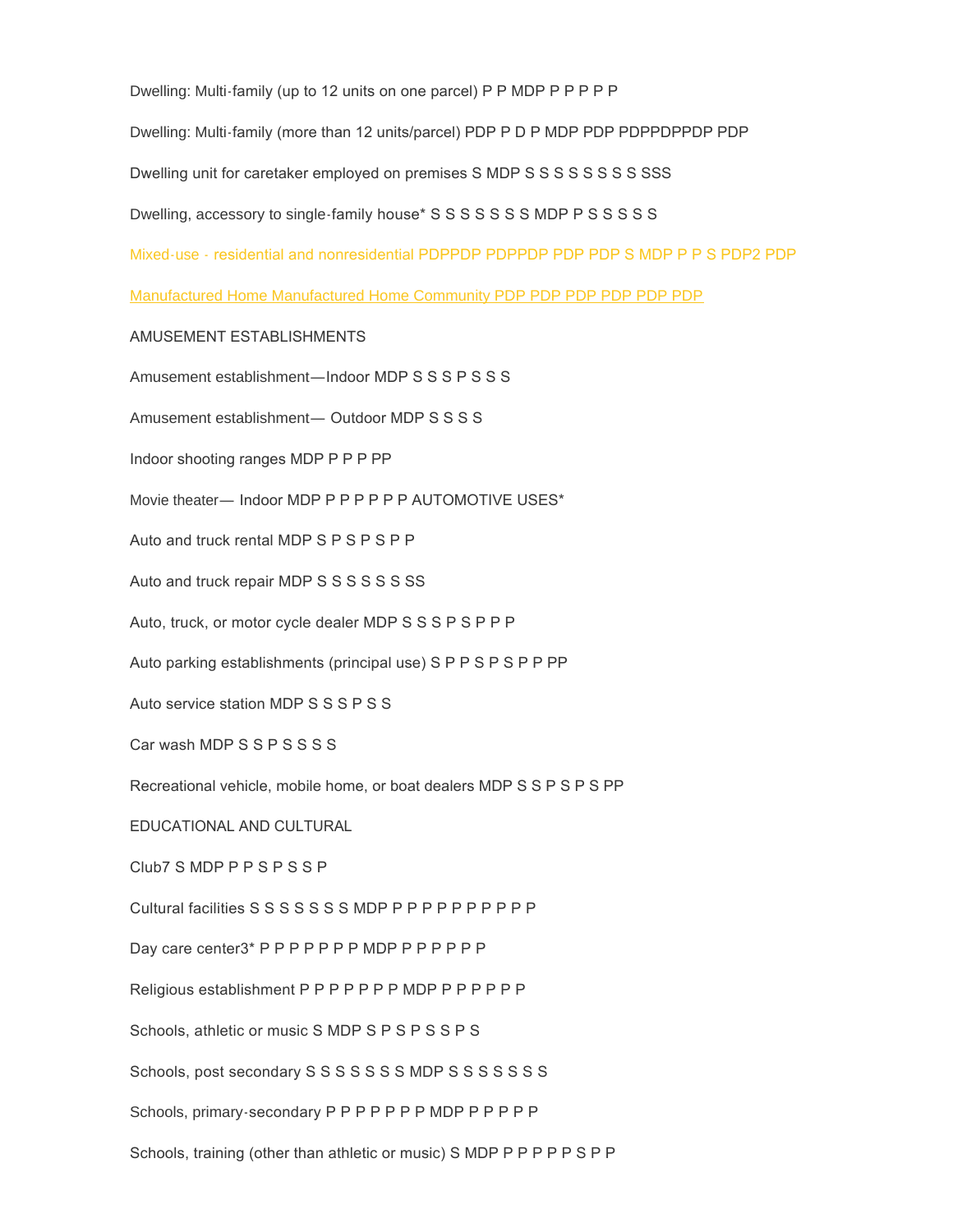#### FARMING/OTHER AGRICULTURAL

Farming, crop4 or nursery without retail sales P P P P P P P MDP P P P P P P P P PPP P

Nursery, plant with retail sales MDP P S P S S S PP

FOOD AND BEVERAGE BUSINESSES (See section 23-342 and chapter 5 for regulations on alcoholic beverages.)

Bar, wine and beer7 MDP P - C1- A only

Catering facility MDP S P S P S P S PP Food processing MDP P S PP

Mobile Food Vending/Mobile Food Dispensing Vehicles \* MDP P P P P P P P

Restaurants, eat-in5, 7 S MDP P P S P P P P P P

Restaurants, drive-up MDP S P S

Restaurant, outdoor cafe7 S MDP P P S P P P

Restaurant, take-out5 MDP P P S P P P S S SP

HEALTH CARE

Health service P MDP S P S P P P P P

Hospitals P MDP S P P S

Medical Marijuana Dispensaries and Treatment Centers \* P MDP P

Medical office (one practitioner) P MDP P P P P P P P P

Nursing care homes\* S S S S S S P MDP S S S P S S

Veterinarian or small animal hospital S MDP P S P P P P P

Animal hospital MDP S P P P S

LODGINGS

Bed and breakfast (accessory to single-family)\* S S S S S S S MDP S S S

Boarding house S S S MDP S S S

Dormitory S S MDP S S S S S

Hotel MDP P P/S S P P/S S P S

Motel MDP S S S S S

INDUSTRIAL USES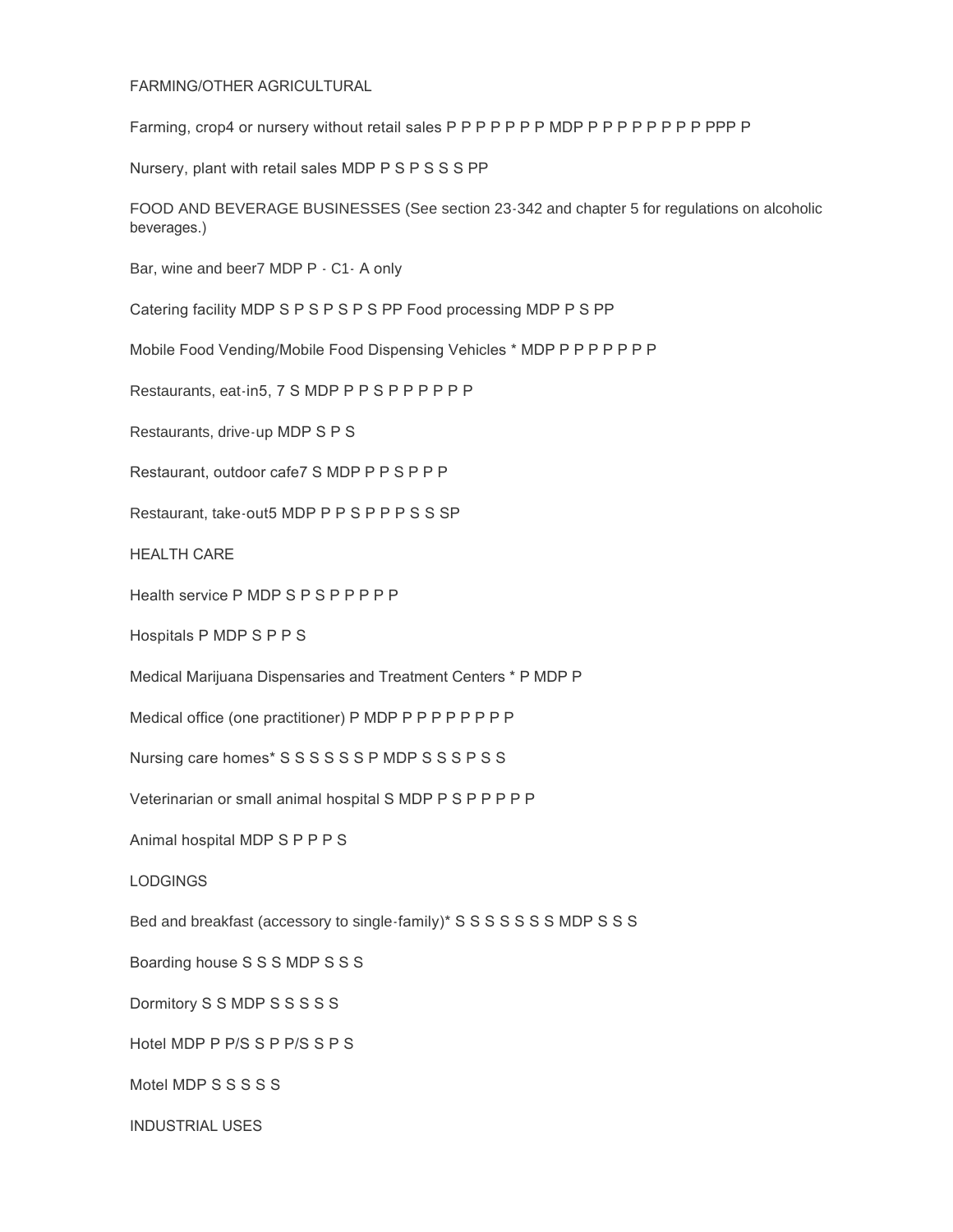Assembly and fabrication MDP S P P PP

Laundry and dry cleaning plants MDP P S PP

Manufacturing—Light MDP S P P PP

#### Manufacturing—Heavy PS

Warehouse/Distribution MDP S P P PP

PROFESSIONAL AND COMMERCIAL USES\*\*

Artisan Production, small scale MDP S S P S S P P

Artisan Production, large scale MDP P P P

Bank P MDP P P P P P P P P

Bank with drive-up window S MDP S P P P P P P P

Construction support— Light MDP P P P P P P P PP

Construction support— Heavy S S S S S S S

Funeral home P MDP P P P P P S P

Kennel MDP S S SS

Laboratory, research S MDP P S P P P PP

Landscaping service MDP S S P S PP

Laundromat\* S MDP S P S P S S P

Mini-storage S S MDP P S P S S P P PP

Office, professional (except medical) P MDP P P P P P P P P PP

Personal service S S MDP P P P P P P S STORES (See section 23-342 and chapter 5 for regulations on alcoholic beverages.)

Convenience store (incl. groceries, drugs, or liquor) MDP P S S P P P P

Convenience store with gasoline service MDP S S S P S S P S

Outdoor display or sales (as principal or accessory use)6 MDP S S S S S S S S S S S

Store, retail — up to 1,500 sq. ft./store MDP P P P P P P S P

Store, retail - up to 12,500 sq. ft./store MDP P P P P P P P

Store, retail - from 12,500 to 100,000 sq. ft./store MDP S P S P P

Store, retail - from 100,000 to 300,000 sq. ft./store MDP S P S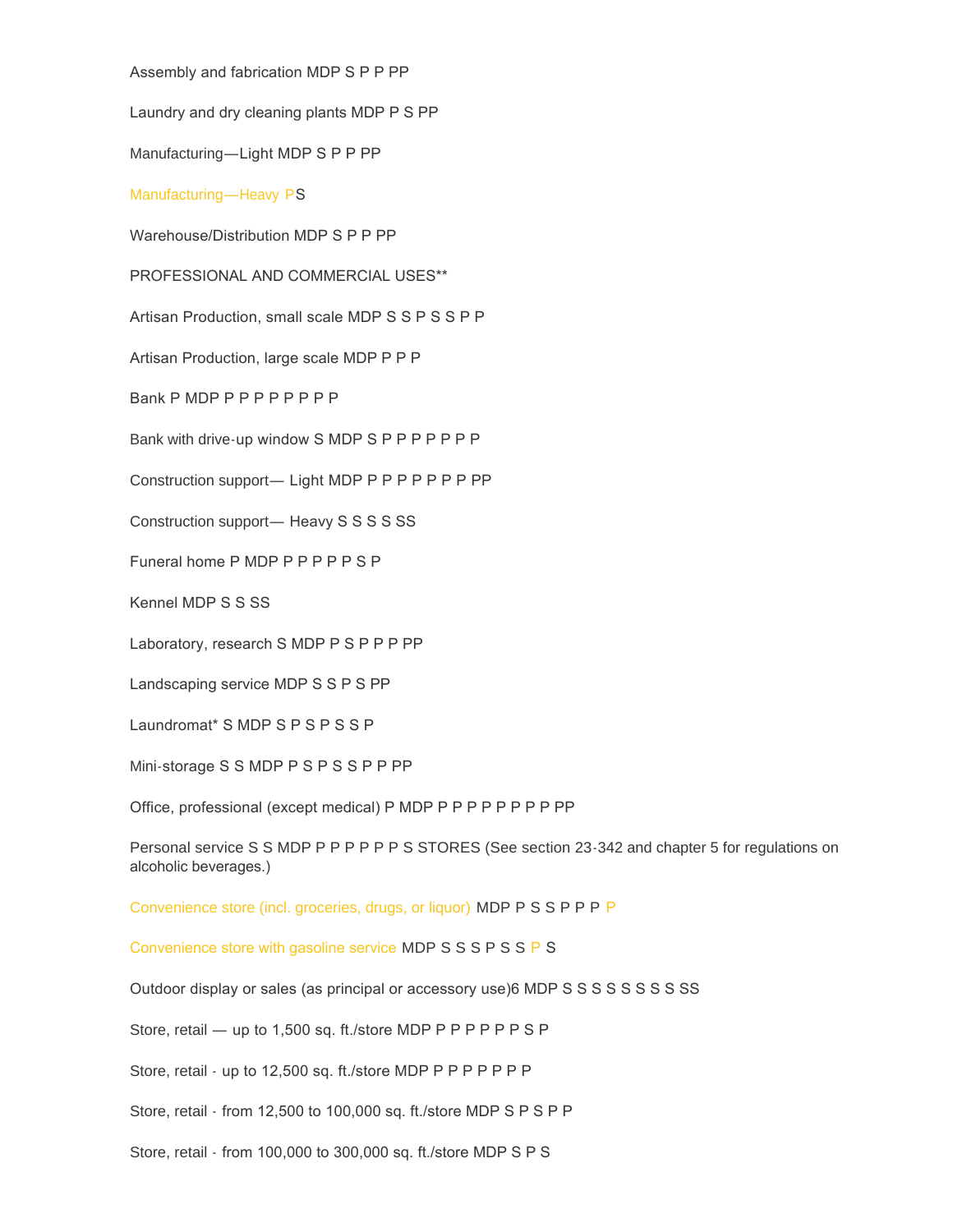### PUBLIC AND GOVERNMENT

#### Aircraft establishment PP

Airports, heliports and related aviation facilities S SS

Public facilities and offices\*\* P P P P P P P MDP P P P P P P P P PPP P

Public transportation terminals MDP S S S P S S S PP Solar Power Generation Facility\* S

- Non-residential uses are permitted as a subordinate part of a residential Planned Development Project and are limited to those uses permitted in the C-4 Neighborhood Commercial zoning district.

### **TABLE 23-422B DIMENSIONAL AND AREA STANDARDS—NONRESIDENTIAL DISTRICTS\***

*Background and justification:* Table 23-422 guides land development by requiring standard dimensional and area standards, including building height and setbacks, maximum lot coverage, and maximum building coverage. Currently, front building setbacks are determined by one of three factors: what is standard to the zoning district, what is in keeping with the surrounding area (infill development), or the right-of-way width of the roadway on which it fronts.

Current note below the setback table: *The minimum front setback shall be as designated or one-half (&1/2;) the width of the required right-of-way for the street on which the lot fronts, whichever is larger. For infill lots, the administrative official may grant a waiver allowing a reduction of the front yard setback requirement, provided the reduction is compatible with building setbacks in the immediate vicinity.* 

Proposed: The minimum front setback shall be as designated or one-half (&1/2;) the width of the required right-of-way for the street on which the lot fronts, whichever is larger. For development fronting on an arterial highway, the minimum front setback shall be 50 feet. For infill lots, the administrative official may grant a waiver allowing a reduction of the front yard setback requirement, provided the reduction is compatible with building setbacks in the immediate vicinity.

Table:

Zoning District PF C-1 C-2 C 2R C-3 C-4 C-5 LCI BP I-1 I-2 CN R

Minimum Principal Building Setbacks (feet)†

Front1 30 0 2 35 35 35 35 35 35 35 35 35 35 35

Side - not adjacent to residential district 10 0 10 10 20 10 PDP320 20 20 10 10 10

Side or rear - adjacent to residential district4 355 355 355 355 35 35 PDP3355 35 35 355 35 35

Rear - not adjacent to a residential district4 255 0 255 255 25 25 PDP3255 25 25 255 35 35

Maximum Building Height 456 457 356 357 356 35 PDP3356 356 456 357 35 35

Maximum Lot Coverage Maximum Building Coverage 35%100%50%50% 50%35%PDP350%50%50%50% 5% 35%

Maximum impervious surface 65%100%75%75% 75%75%PDP375%65%75%75%10%50%

This change primarily affects development on County and State roads where the right-of-way widths are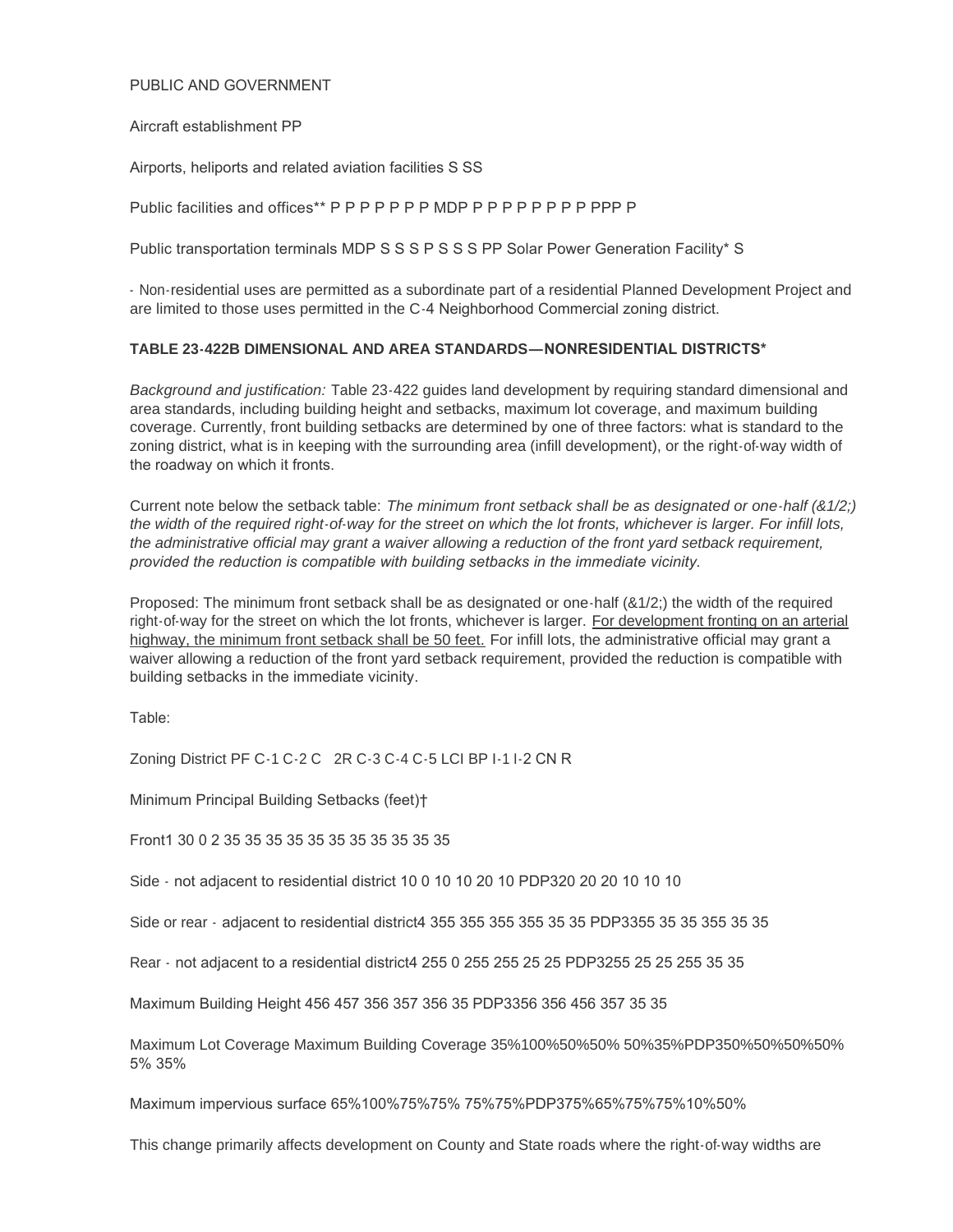wider, and change periodically. Currently, US Highway 27 has a (newly increased, without the City's knowledge) right-of-way width of 200 feet; therefore, new development along this corridor would now be subject to a 100-foot front setback. This new setback requirement may potentially create unbuildable vacant commercial lots along our commercial corridors. It also encourages site design where buildings are setback so far, that a sea of asphalt parking is the prominent site feature, rather than street-oriented architecture and landscaping.

# **Sec. 23-443 Residential PDPs**

Background and justification: Staff recommends removal of a code provision which gives developers open space credit for private residential yards, in order to achieve the required 20% minimum site-wide open space. Credit for open space should only be considered in common and public areas of the development.

*Sec. 23-443.1 Minimum design standards—Residential PDPs*. The preliminary plan for a residential PDP shall demonstrate that the site design complies with the minimum design standards of this section.

a. Density. The number of units per acre shall not exceed the maximum as allowed for the classification of the property under the Future Land Use Element of the Comprehensive Plan. Acreage for density calculations shall not include areas of open water or lands within the "Conservation" classification of the Future Land Use Map.

b. Open space. Excluding roadways and parking areas open space shall make up a minimum of twenty (20) percent of the site area. If open space is provided as private yards for individual units, such yards shall make up only fifty (50) percent of the open space required. The remaining fifty (50) percent shall be common open space in the form of recreation area, pedestrian or bicycle paths, or landscaped common areas. The recreation area required under section 23-310 may be included to meet the open space requirement except that recreation buildings and parking areas shall not be included.

**Sec. 23-767 Exemptions** *Background and justification:* Current code provides for the exemption from the payment of impact fees for the redevelopment of sites which have been vacant less than three years. Staff proposes to increase the window of opportunity to five years, which mirror's the County's code provision.

The following shall be exempted from payment of impact fees:

a. Alterations, expansions or replacement of an existing dwelling unit which do not increase the number of families for which such dwelling unit is arranged, designed or intended to accommodate for the purpose of providing living quarters.

b. The alteration or expansion of an accessory building or structure which will not create additional dwelling units or will not increase the usable square footage space associated with the principal building on the land.

c. The replacement of a dwelling unit or building with a new dwelling unit or building of the same size and use and which will not increase the square footage associated therewith; provided that the replacement of a dwelling unit or building which has been destroyed or otherwise rendered uninhabitable must be replaced within three (3) five (5) years of the date it was destroyed or rendered uninhabitable in order to be exempted from the payment of impact fees.

# CODE REFERENCES AND REVIEW CRITERIA

- Sec. 23-303 Streets
- Sec. 23-307 Landscaping
- Table 23-421 Permitted Uses
- Table 23-422B Dimensional and Area Standards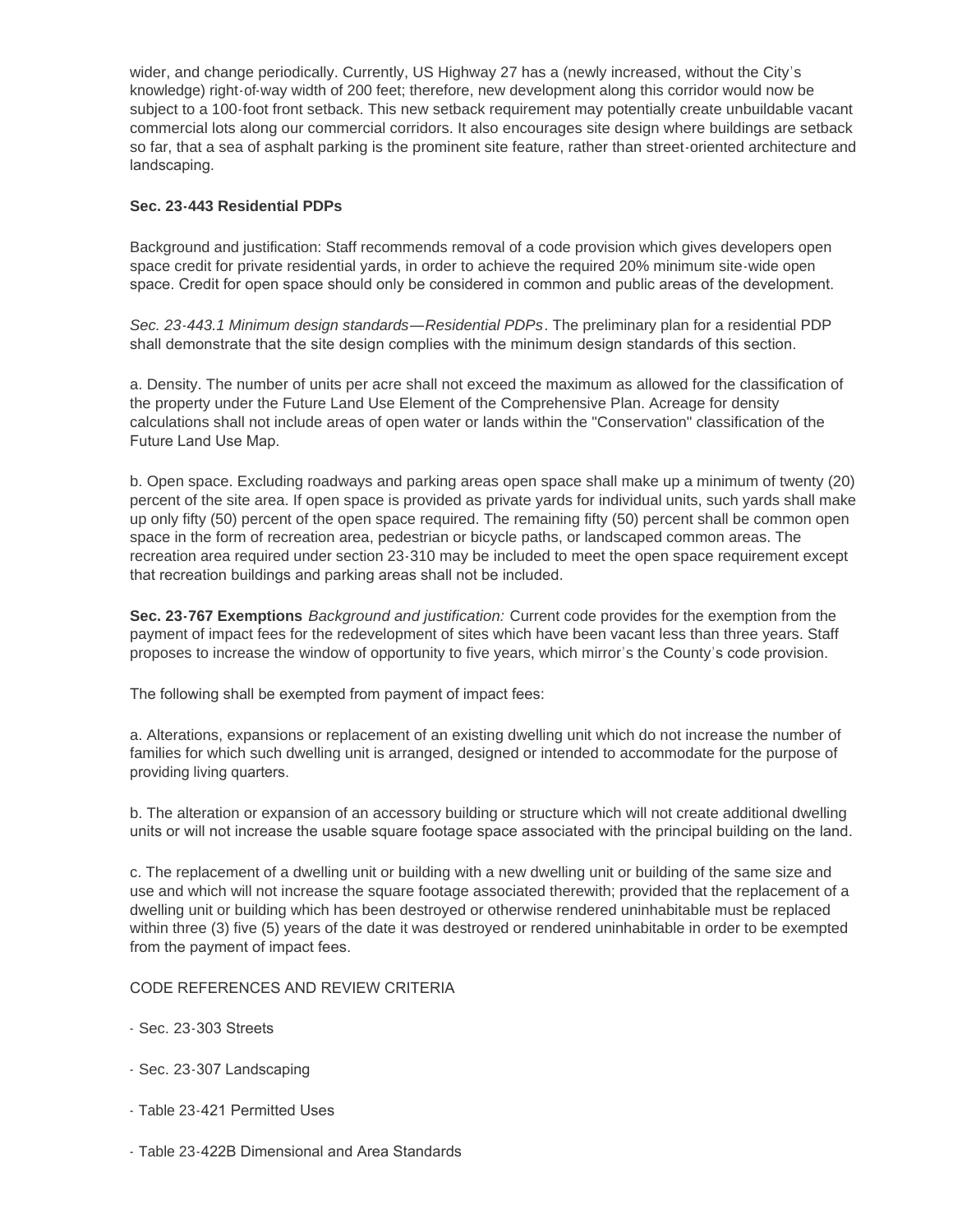#### - Sec. 23-443 Residential PDPs

### - Sec. 23-767 Exemptions

#### **FISCAL IMPACT** None

[End Agenda Memo]

Autumn Cochella, Assistant Director of Development Services, reviewed this item.

Deputy Mayor Gibson shared concerns about urban sprawl. We need to exercise some control over developments. We to pick it apart and do the best we can.

James Slaton, City Manager, said we have expert planners on transportation, historic Preservation, urban planners and others that we can reach out to assist us with these concerns.

Ms. Cochella said she will be bringing forth more amendments to update our code to address these concerns.

Deputy Mayor Gibson asked how this fits with the density we are trying to accomplish. Ms. Cochella said it doesn't affect density but does affect open space.

Deputy Mayor Gibson asked about water and sewer impact fees. If its there, you tear down your house and rebuild in 6 years. Ms. Cochella said on average costs are \$17,000. This is to encourage redevelopment within 3 years. Deputy Mayor Gibson said waivers where we want development is important. We want to enforce them in outside areas. Ms. Cochella reviewed waivers already in place.

Mayor Fultz said development has changed a lot during his time as mayor. He commended the due diligence of staff on development issues.

8. Ordinance 2022-05 Annexation - 2nd Reading And Public Hearing 0.16 Acres Of Land North Of Hickory Hammock Road And West Of Nursery Road

[Begin Agenda memo]

**SYNOPSIS:** Ordinance 2022-05 proposes the voluntary annexation of approximately 0.16 acres of land located north of Hickory Hammock Road, west of Nursery Road, and contiguous to the incorporated City limits.

**RECOMMENDATION** Staff recommends adoption after second reading of Ordinance 2022-05 following a public hearing. Public Hearing notice requirements have been met. Commission approved Ordinance 2022- 05 at first reading on February 1, 2022. A recommendation from the Planning and Zoning Board is not required for an annexation ordinance.

**BACKGROUND** Star Lake Inc., owner, petitioned annexation into the corporate city limits of Lake Wales on December 2, 2021. "Attachment A" to the ordinance shows the property's location. It is contiguous to the City Limits along its western boundary.

**OTHER OPTIONS** Decline to annex the property.

**FISCAL IMPACT** The annexation will add to the City's tax roll. The property is valued at \$4,495, which would bring in additional property taxes. Additionally, the approval of the annexation would allow the applicant to assemble a tract of land for potential residential development.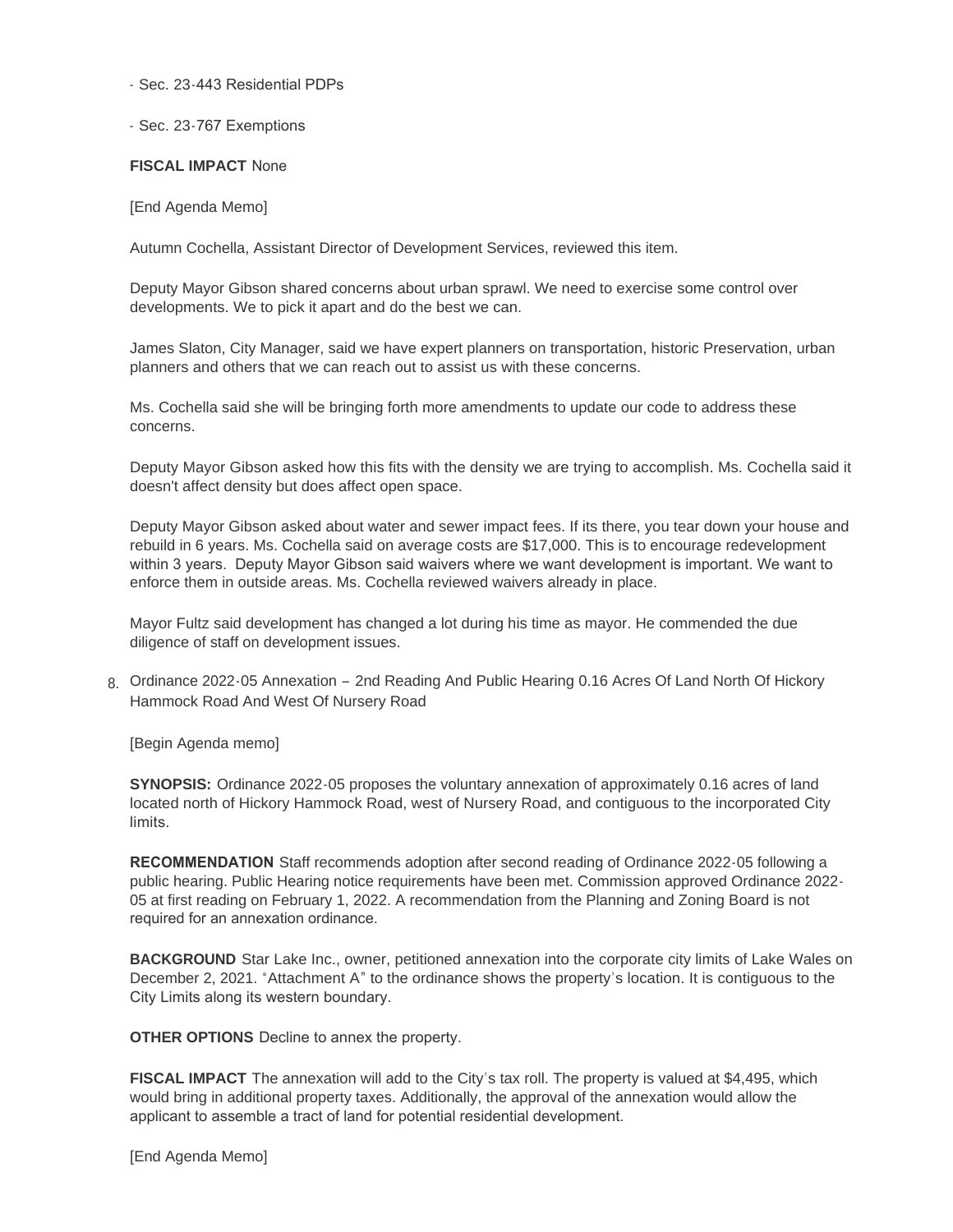Autumn Cochella, Assistant Director of Development Services, reviewed this item.

Ms. Cochella said the 2nd reading of the Gardinier annexation was pulled by the applicant.

g. ORDINANCE D2022-01 2nd Reading And Public Hearing Future Land Use For 8.84 Acres Of Land North Of Mountain Lake Cutoff Road And West Of US Highway 27

[Begin Agenda Memo]

## **SYNOPSIS:**

Laurent Meyer, authorized agent for owners, request approval of City Commission to amend the Future Land Use Map of the Comprehensive Plan to the above-mentioned parcel totaling approximately 8.84 acres of land.

**RECOMMENDATION** Adoption at second reading, following a public hearing, to re-assign the following land use designation, as recommended by the Planning and Zoning Board at a regular meeting on January 25, 2022: Current Land Use: LCI Proposed Land Use: HDR This was approved by City Commission at first reading on February 1, 2022.

**BACKGROUND** The subject property is located north of Mountain Lake Cutoff Road and west of US Highway 27, just west of the Sizzling Grill. The existing site is known as the Green Gables Inn. Land Use and Zoning amendments have been presented to the Planning & Zoning Board at a regular meeting on January 25, 2022. This parcel will become part of residential redevelopment; however, development plans have not yet been submitted to the City. The redevelopment plans would need to go through the Planned Development Project procedure to be approved. A Future Land Use Designation of HDR – High Density Residential – at 25 units per gross acre is compatible with the surrounding area and will complement the built environment.

CODE REFERENCES AND REVIEW CRITERIA The City Commission assigns future Land Use and Zoning designations by ordinances upon a recommendation from the Planning & Zoning Board. The adopted ordinance is transmitted to the state's Department of Economic Opportunity (DEO) for review. The DEO reviews the designations as appropriate with reference to the City's Comprehensive Plan.

**FISCAL IMPACT** Re-assignment would enable the redevelopment of this property and the potential increase in property value.

[End Agenda Memo]

Autumn Cochella, Assistant Director of Development Services, reviewed this item.

Deputy Mayor Gibson said this is a good project. This is what we are trying to accomplish.

Deputy Mayor Gibson asked about reclaimed water. Are there plans to expand? James Slaton, City Manager, said there are plans to run lines to Winter Haven Corporation Development. Mayor Fultz asked about Hunt Development if those will get reclaimed water. Mr. Slaton said he will have to check this but they do intend to expand this. Mayor Fultz said this will save more potable water but communities can still have their grass grow. There was discussion about quality developments.

10. ORDINANCE D2022 - 02 2nd Reading And Public Hearing - Zoning For 8.84 Acres Of Land North Of Mountain Lake Cutoff Road And West Of US Highway 27

[Begin Agenda Memo]

**SYNOPSIS**: Laurent Meyer, authorized agent for owners, request approval of City Commission to amend the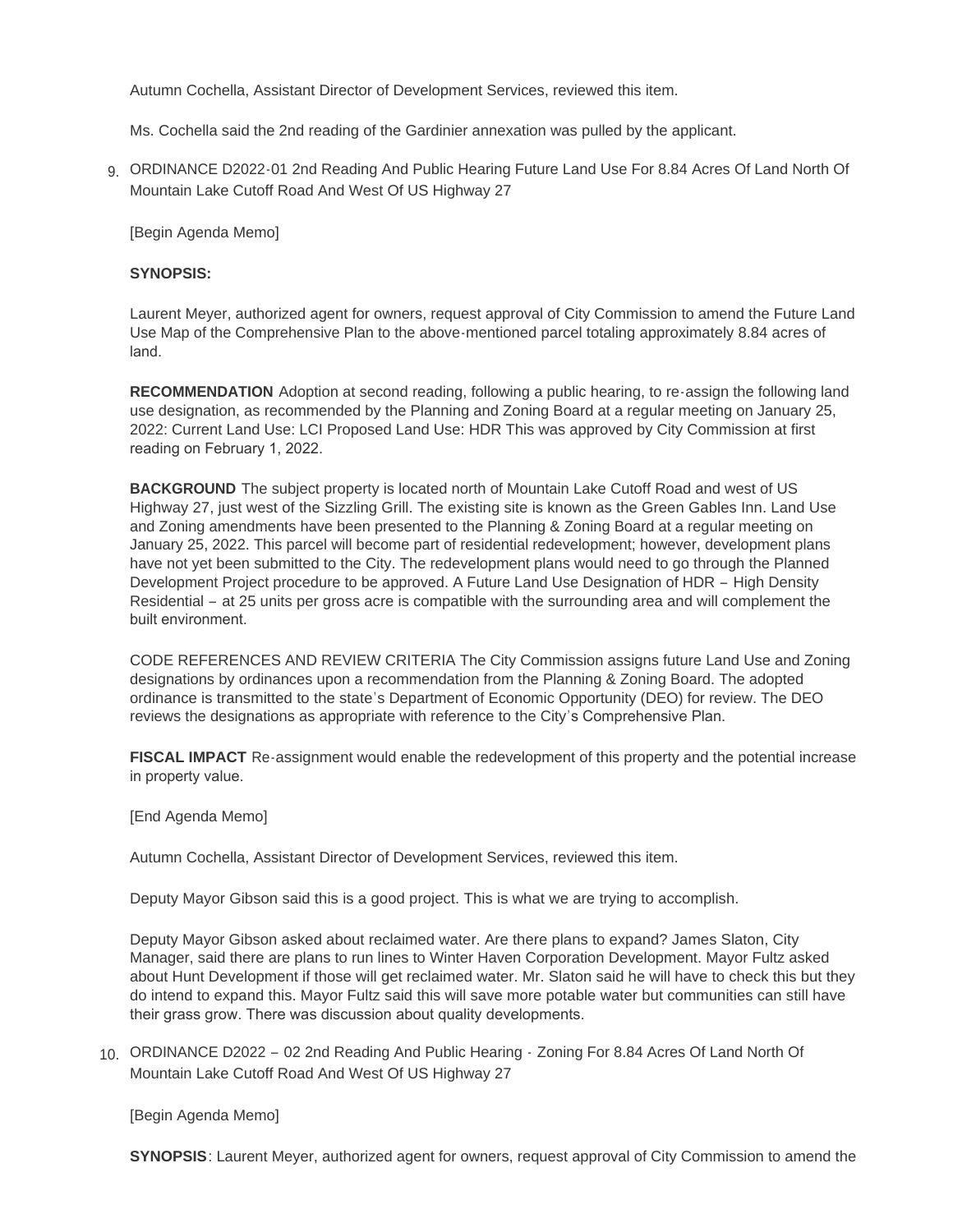Zoning Map, to the above-mentioned parcel totaling approximately 8.84 acres of land.

**RECOMMENDATION** Adoption at second reading, following a public hearing, to re-assign the following zoning designation, as recommended by the Planning and Zoning Board at a regular meeting on January 25, 2022: Current Zoning: LCI Proposed Zoning: R-3 This was approved by City Commission at first reading on February 1, 2022.

**BACKGROUND** The subject property is located north of Mountain Lake Cutoff Road and west of US Highway 27, just west of the Sizzling Grill. The existing site is known as the Green Gables Inn. Land Use and Zoning amendments have been presented to the Planning & Zoning Board at a regular meeting on January 25, 2022. This parcel will become part of residential redevelopment; however, development plans have not yet been submitted to the City. The redevelopment plans would need to go through the Planned Development Project procedure to be approved. A Zoning designation of R-3 is compatible with the surrounding area and will complement the built environment.

CODE REFERENCES AND REVIEW CRITERIA The City Commission assigns Zoning designations by ordinances upon a recommendation from the Planning & Zoning Board.

**FISCAL IMPACT** Re-assignment would enable the redevelopment of this property and the potential increase in property value.

[End Agenda Memo]

Autumn Cochella, Assistant Director of Development Services, reviewed this item.

11. Board Appointment - Library Board

[Begin Agenda Memo]

**RECOMMENDATION** Staff recommends that the Mayor and Commission make the following appointment as deemed appropriate.

1. Appoint Jodie Schmidt to fill a term on the Library Board to expire July 1, 2026.

**BACKGROUND** The Mayor makes appointments to various citizen advisory and regulatory boards, commissions, committees, and authorities with the advice and consent of the City Commission (City Charter, Sec. 3.06).

Library Board (City Code Sec. 2-26,(b)) – The board consists of five (5) members. Four members must reside in the City, own property in the City or hold a valid business tax receipt issued from by the City. One member shall be a resident of the unincorporated Greater Lake Wales area having a Lake Wales address or a resident of the City of Lake Wales if the Lake Wales Public Library is a member of the Polk County Cooperative and receives operating funds from Polk County Board of County Commissioners (Ordinance 2008-07; 02/19/08). (5-year term)

- There is no interview process requirement for applicants applying for appointment to this board.

- Members are not required to file an annual Form 1, Statement of Financial Interests
- Current Vacancies: 2 vacancies, resident & non-resident, due to resignation & expiration of terms

Current Meeting Schedule: 1st Wednesday @ 4:00 p.m.; Lake Wales Library

Primary Duties: Operate the public library; control expenditures of all monies collected or donated to the Library Fund; appoint the library staff and establish rules and regulations for operation and use of the Library subject to the supervision and control of the City Commission.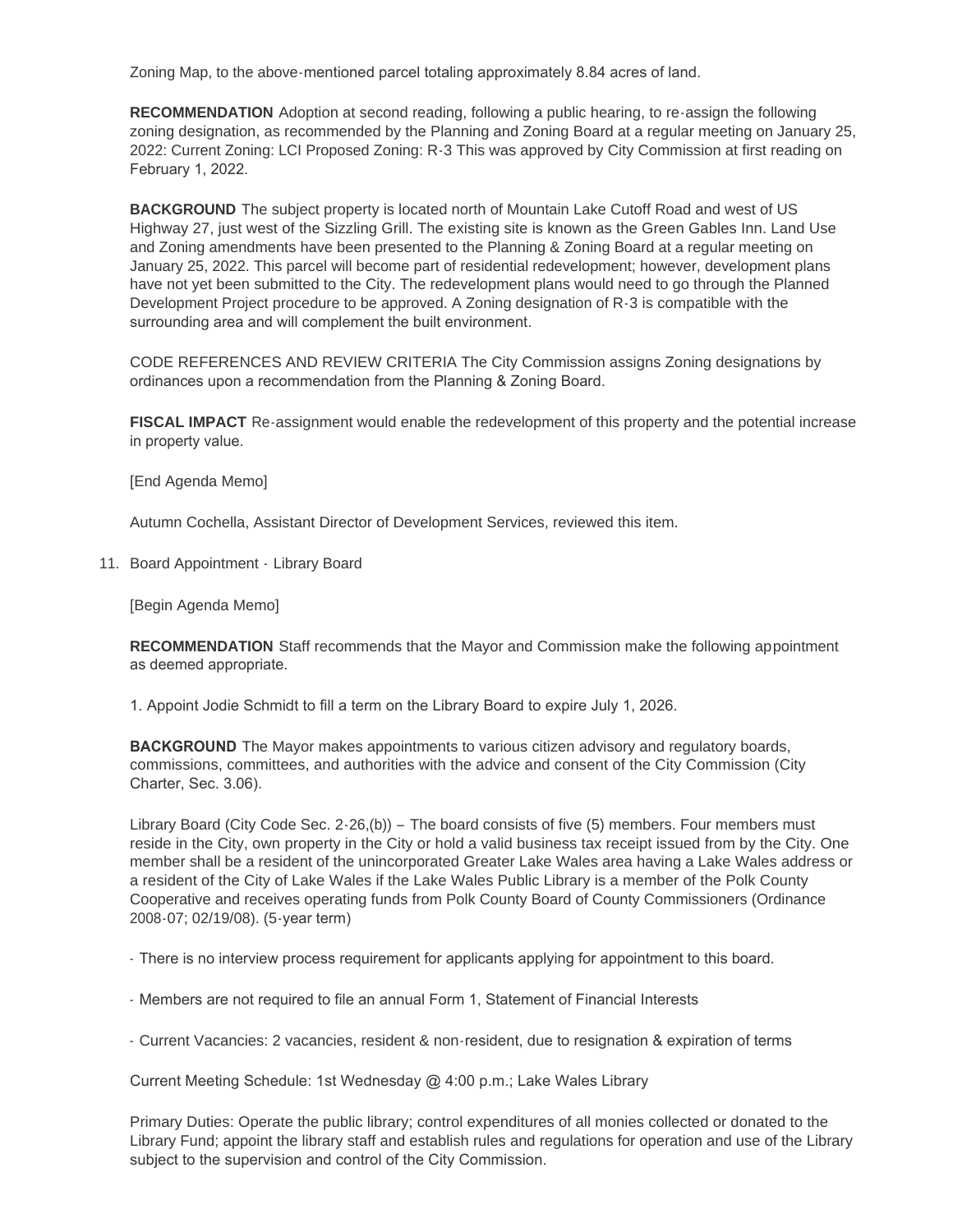# Current Members: Chayla Outing, outside 7/1/21 -07/1/26, P+1 resigned

Imelda Tice, resident 10/20/20 – 07/01/22, P

Michalkiewicz, Brystal, resident 08/04/15 - 07/01/21, P+1

Brandon Alvarado, resident 01/19/21 - 07/01/23, 1

Allison Kapphan, resident 07/01/19 - 07/01/24, P+1

## Applying for Appointment: Jodie Schmidt for a term expiring on 7/1/2026

The Library Board recommends her appointment.

**OPTIONS** Do not appoint those that have applied.

**FISCAL IMPACT** None. These are volunteer boards.

[End Agenda Memo]

Jennifer Nanek, City Clerk, reviewed this item.

12. CITY COMMISSION AND MAYOR COMMENTS

Deputy Mayor Gibson said the discussion about Grove Manor was very productive. James Slaton, City Manager, agreed.

Mayor Fultz reminded everyone of the State of the City address coming up in March. This will be a good opportunity to inform others what is going on.

There was a discussion about increasing incomes and property values in Lake Wales.

Mayor Fultz reminded everyone of the Ridge League of Cities Dinner tomorrow that we are hosted. This was discussed.

13. ADJOURN

The meeting was adjourned at 3:17 p.m.

\_\_\_\_\_\_\_\_\_\_\_\_\_\_\_\_\_\_\_\_\_\_\_\_\_\_\_

Mayor

ATTEST: